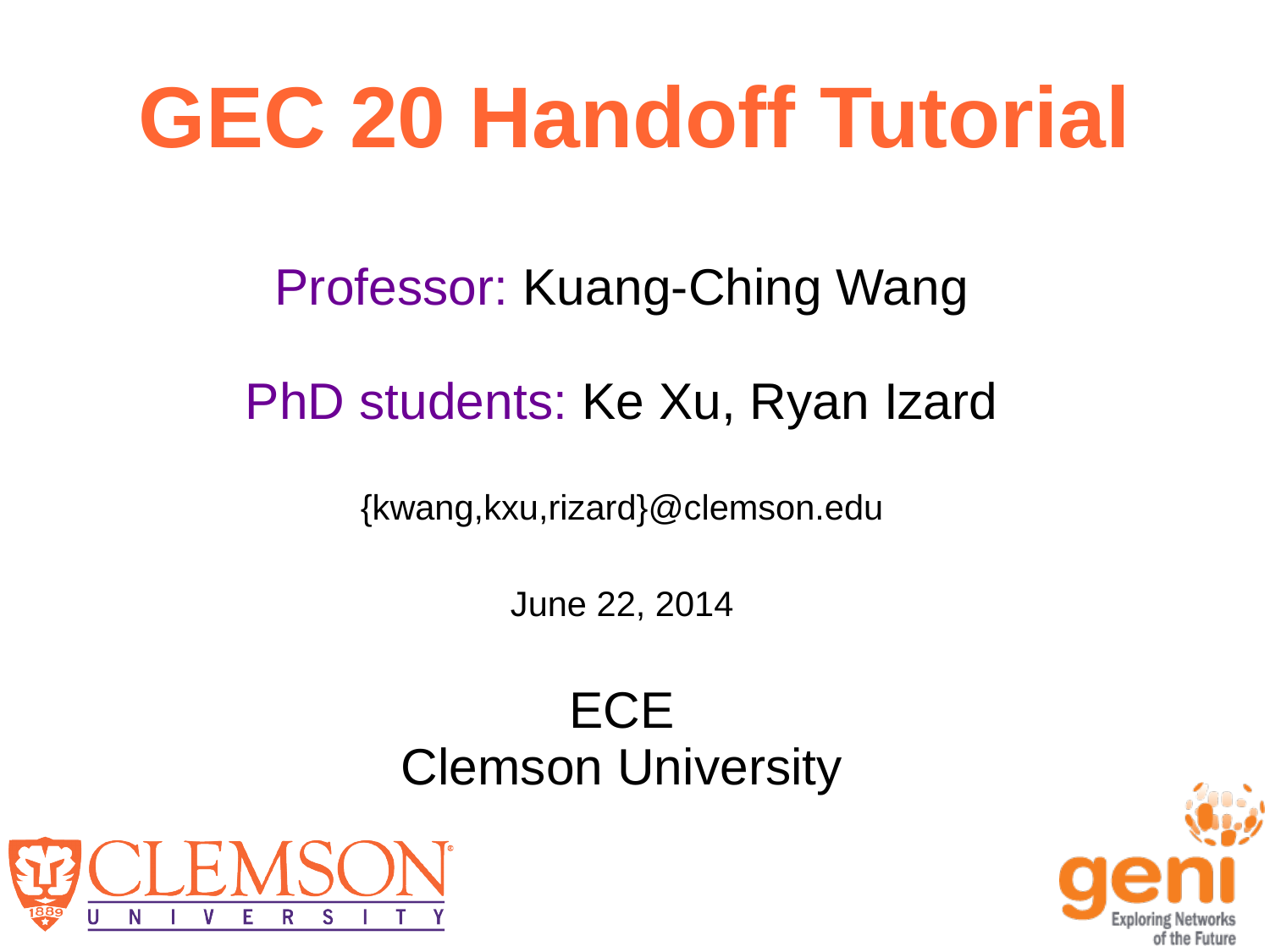## Introduction

- Vertical handoff
- Client-initiated handoff
- A vertical handoff solution leveraging OpenFlow
- Clemson GENI Wi-Fi/WiMAX testbed

*Our TRIDENTCOM2014 paper*: An OpenFlow Testbed for the Evaluation of Vertical Handover Decision Algorithms in Heterogeneous Wireless Networks

• This tutorial will conduct handoff in ORBIT testbed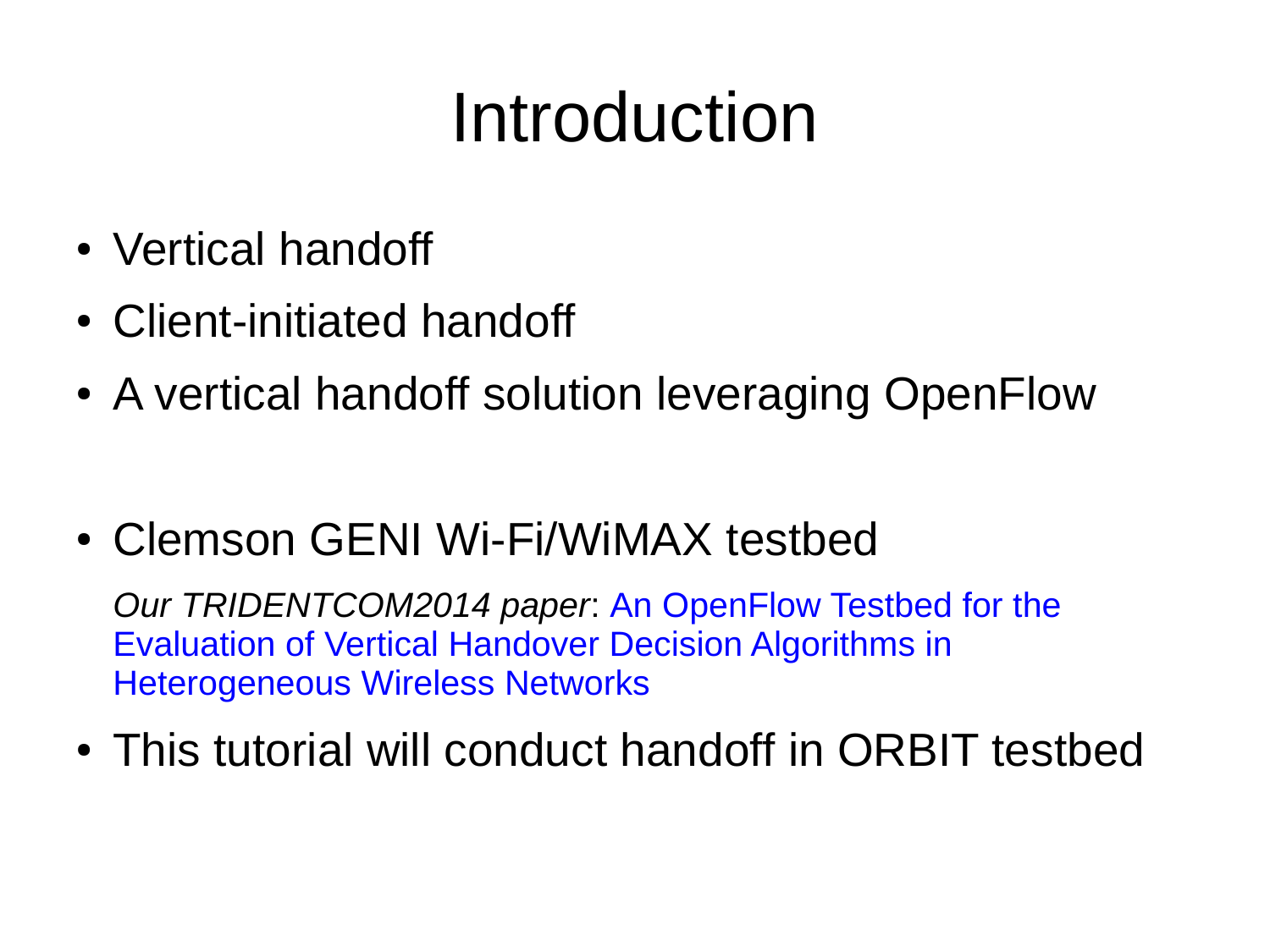## Topology in the Tutorial

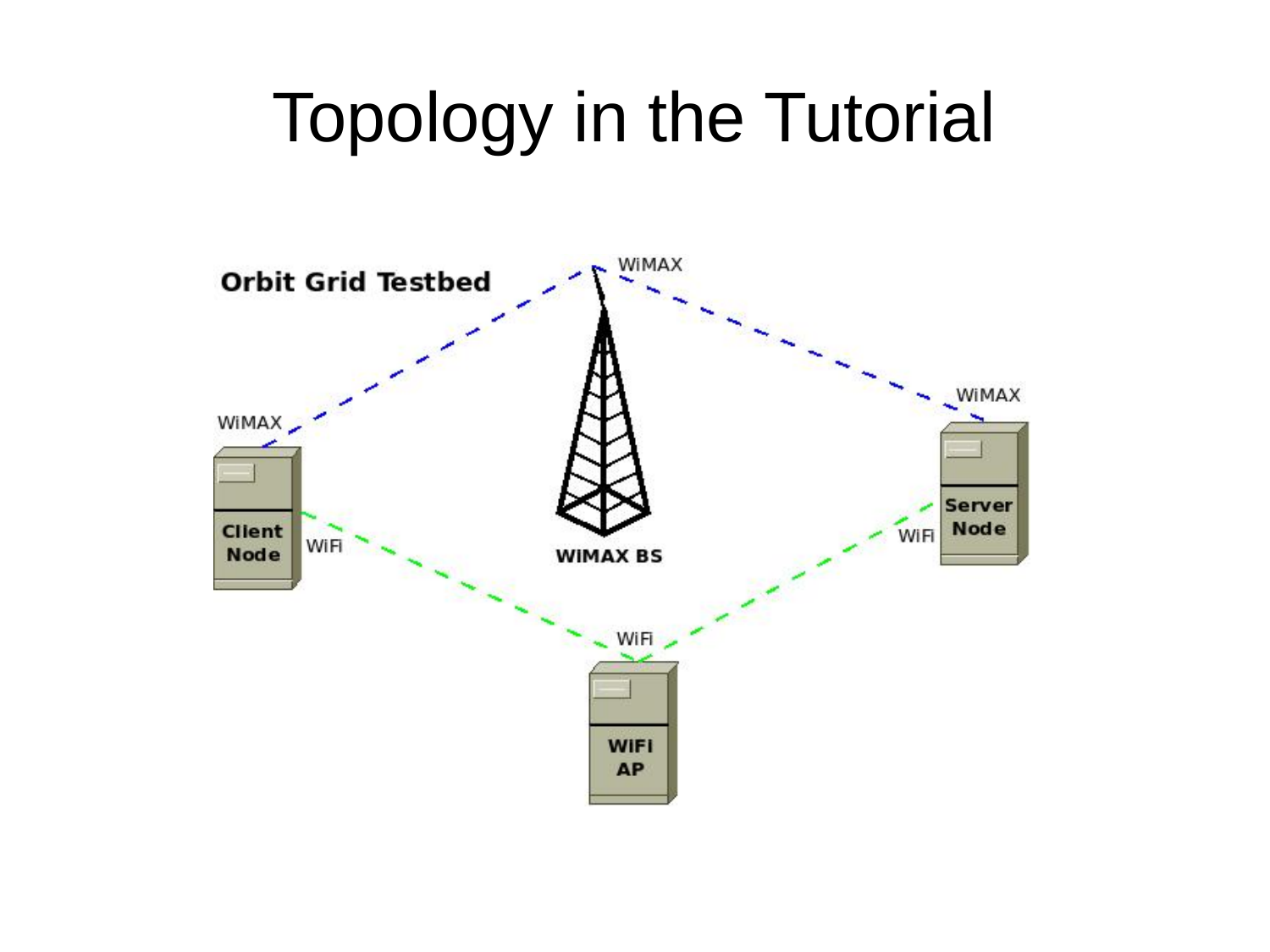### Hardware and Software

- Server/Client
	- WiMAX adapter: Intel 6250
	- Wi-Fi adapter: Atheros 5000 series
	- OpenVPN, Open vSwitch (OVS), FloodLight
- $\bullet$  AP
	- Wi-Fi adapter: Atheros 5000 series
	- Hostapd
- WIMAX BS
	- Pre-configured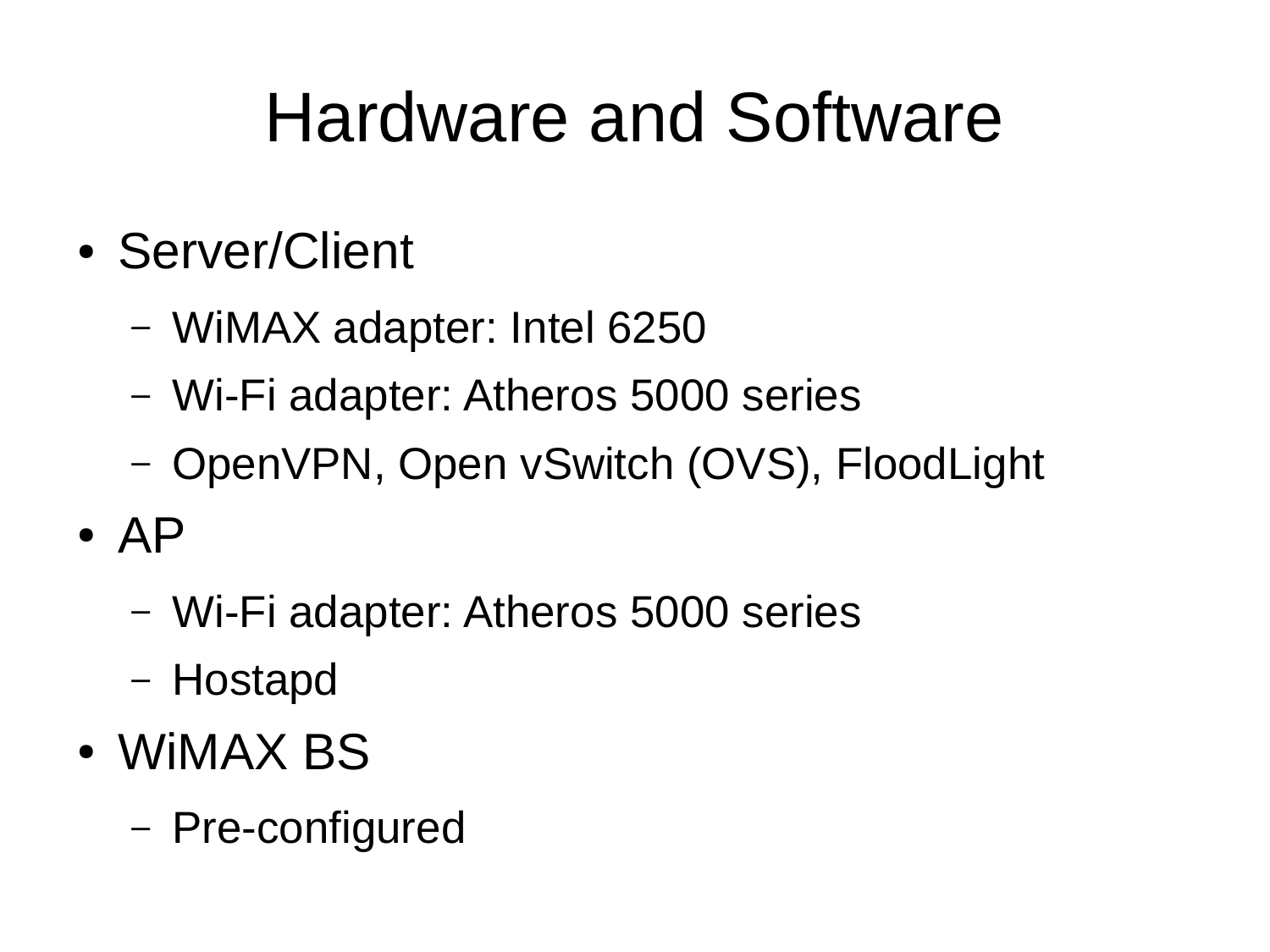## Networking Configuration for Client

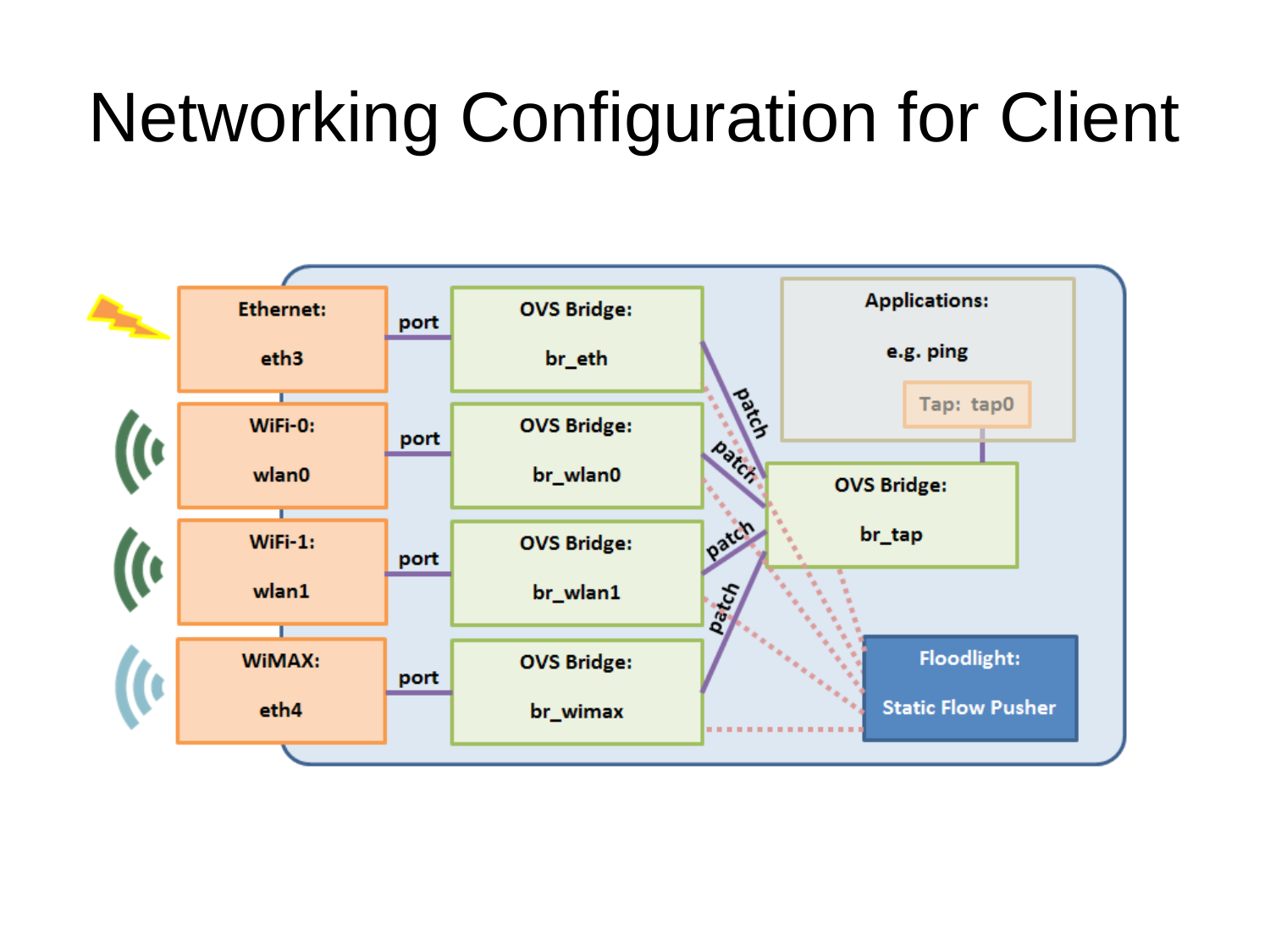#### Information in Your Handouts

- Server IP & MAC
- Client node ID, IP & MAC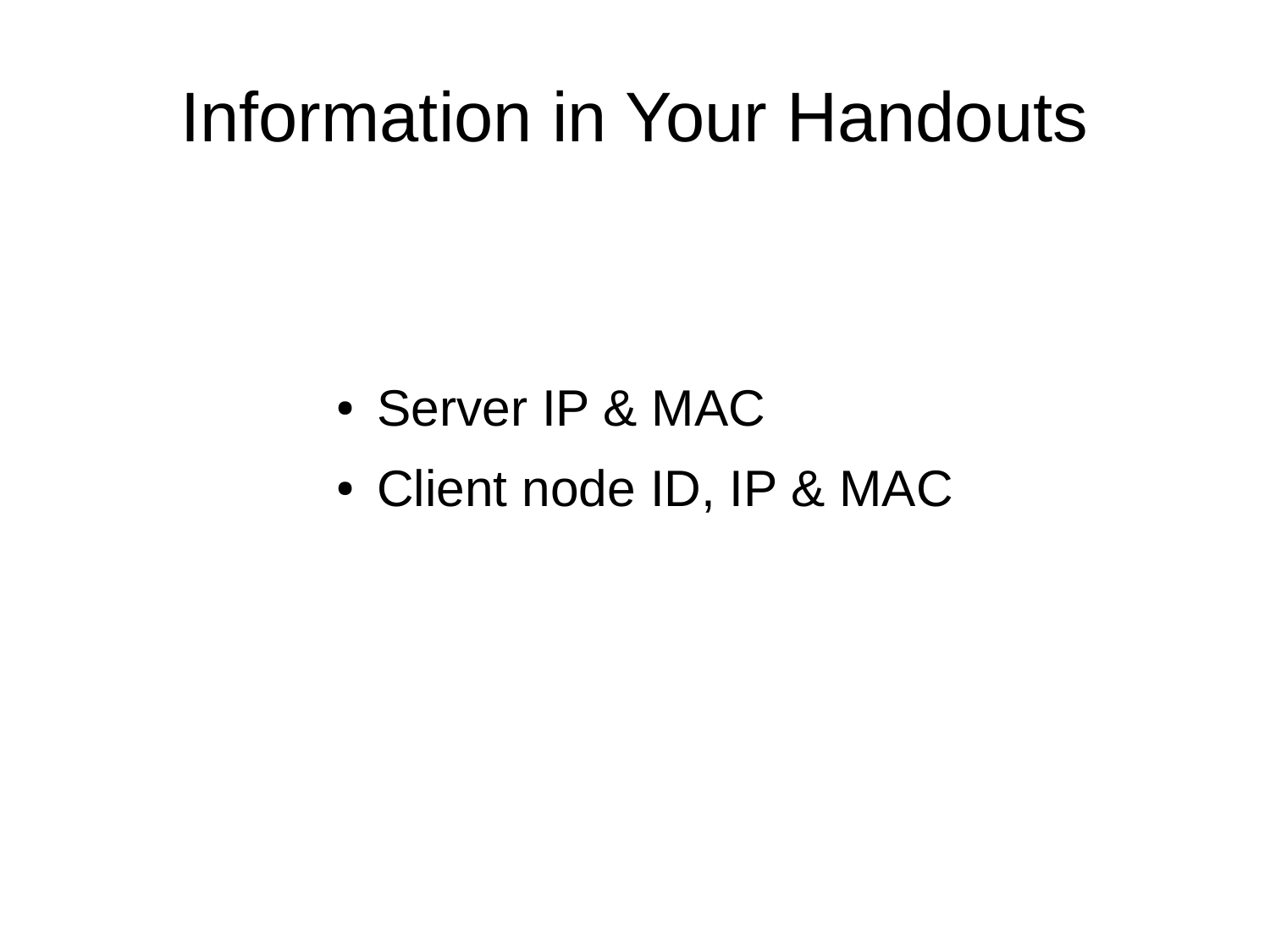## Step 1 Login

You should have a userid for ORBIT:

- Login to GENI Portal: portal.geni.net/
- Login to ORBIT: geni.orbit-lab.org
- Find your userid

- ssh userid@console.grid.orbit-lab.org
- ssh root@nodeX-X (use your node ID)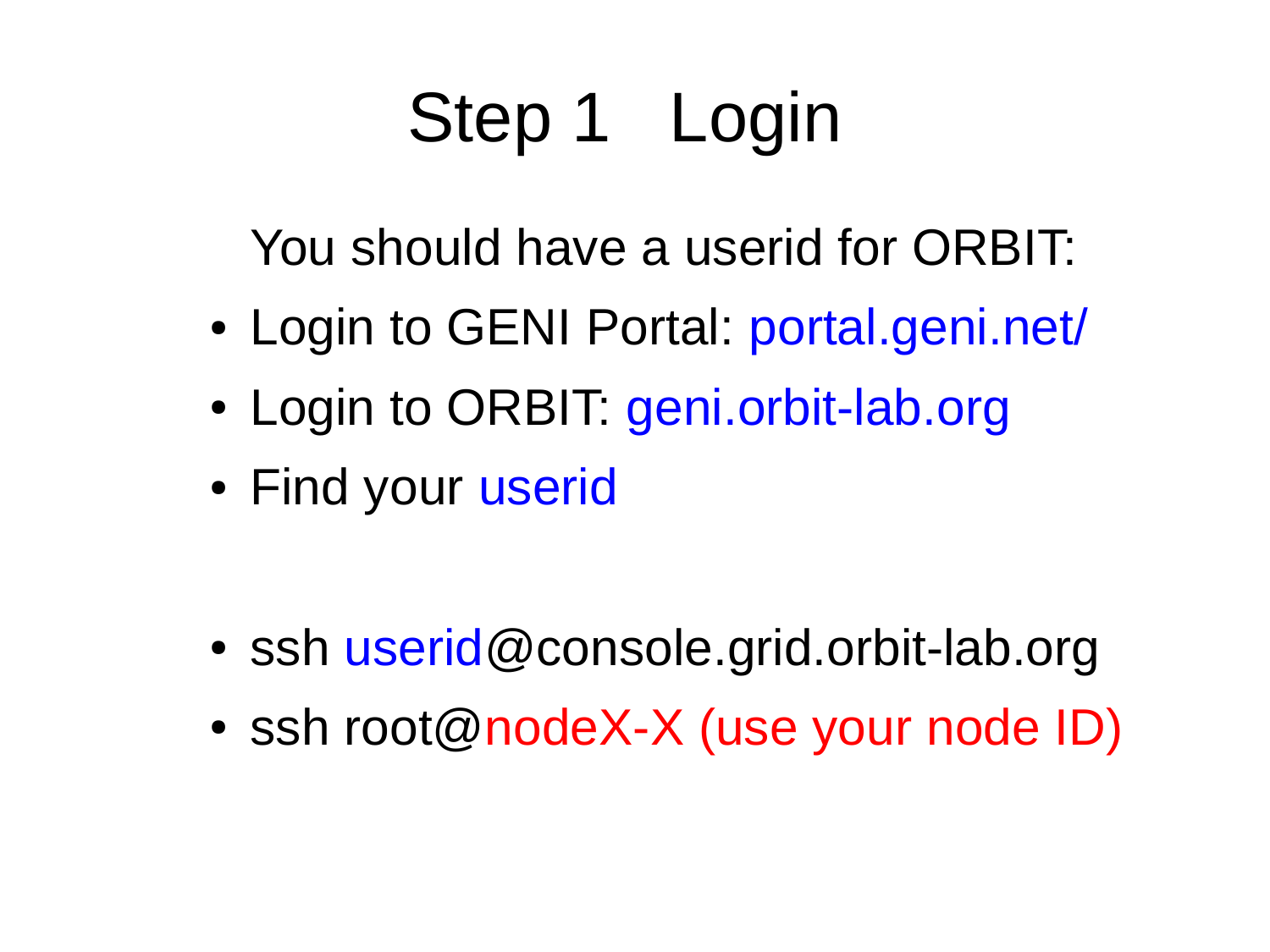## Step 2 Remove FloodLight Forwarding Module

- cd ~/floodlight-0.90/src/main/resources/
- vim floodlightdefault.properties
- remove the line net.floodlightcontroller.forwarding.Forwarding,\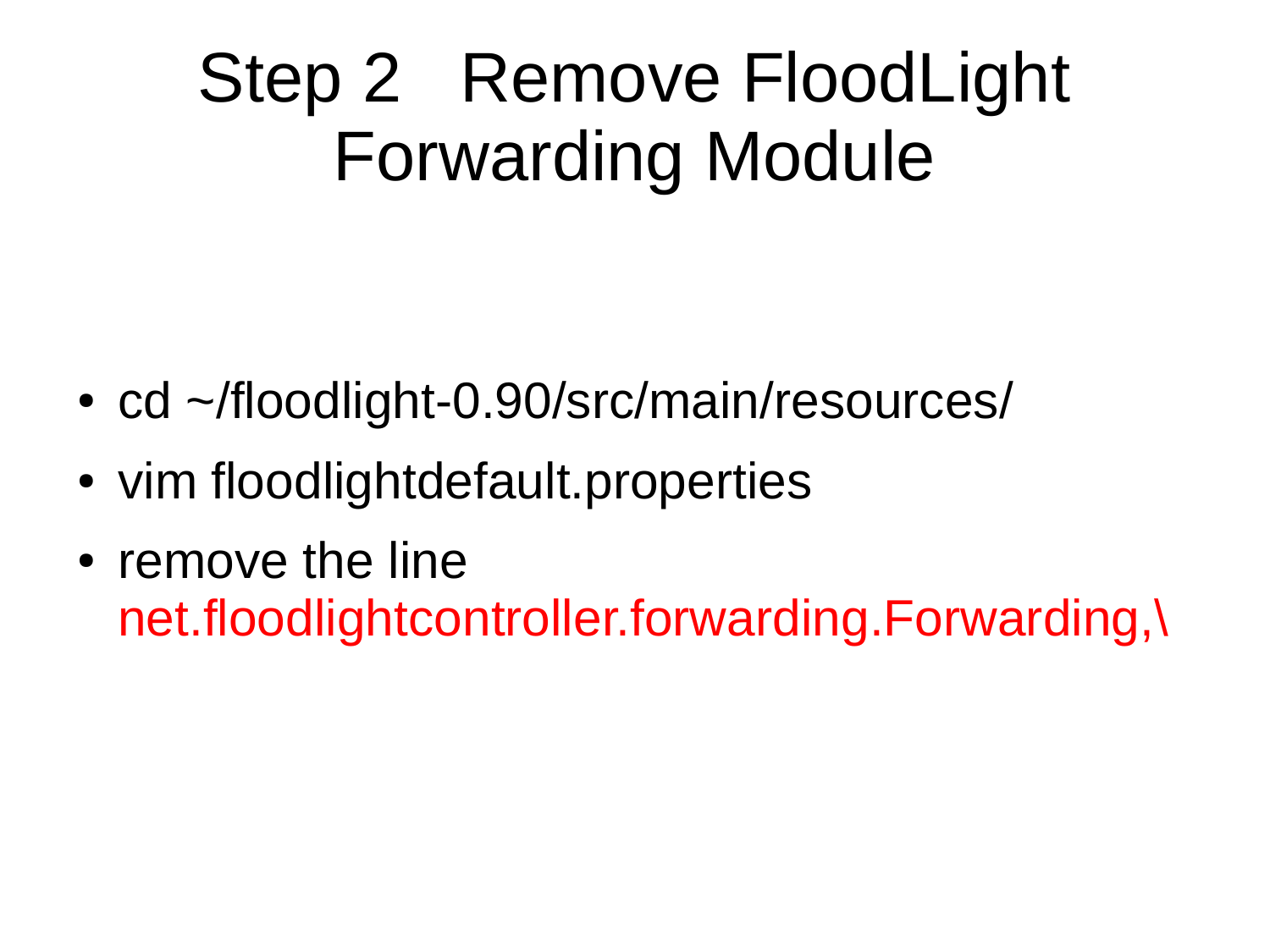### Step 3 Open gec20\_setup.sh

- cd ~/StartupScripts
- vim gec20 setup.sh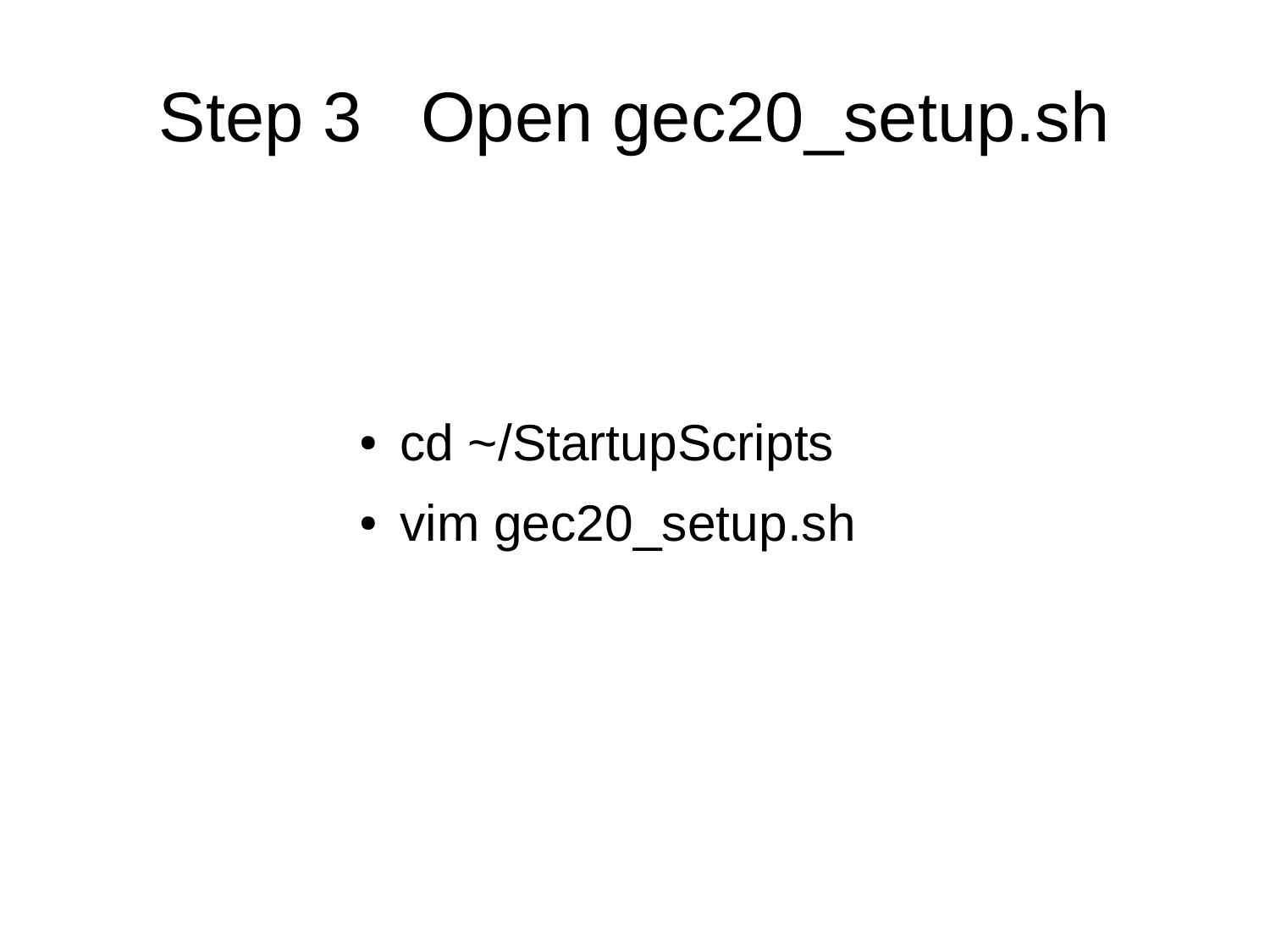#### Step 4 Edit SERVER Param

- In19: SERVER IP
- In20: SERVER MAC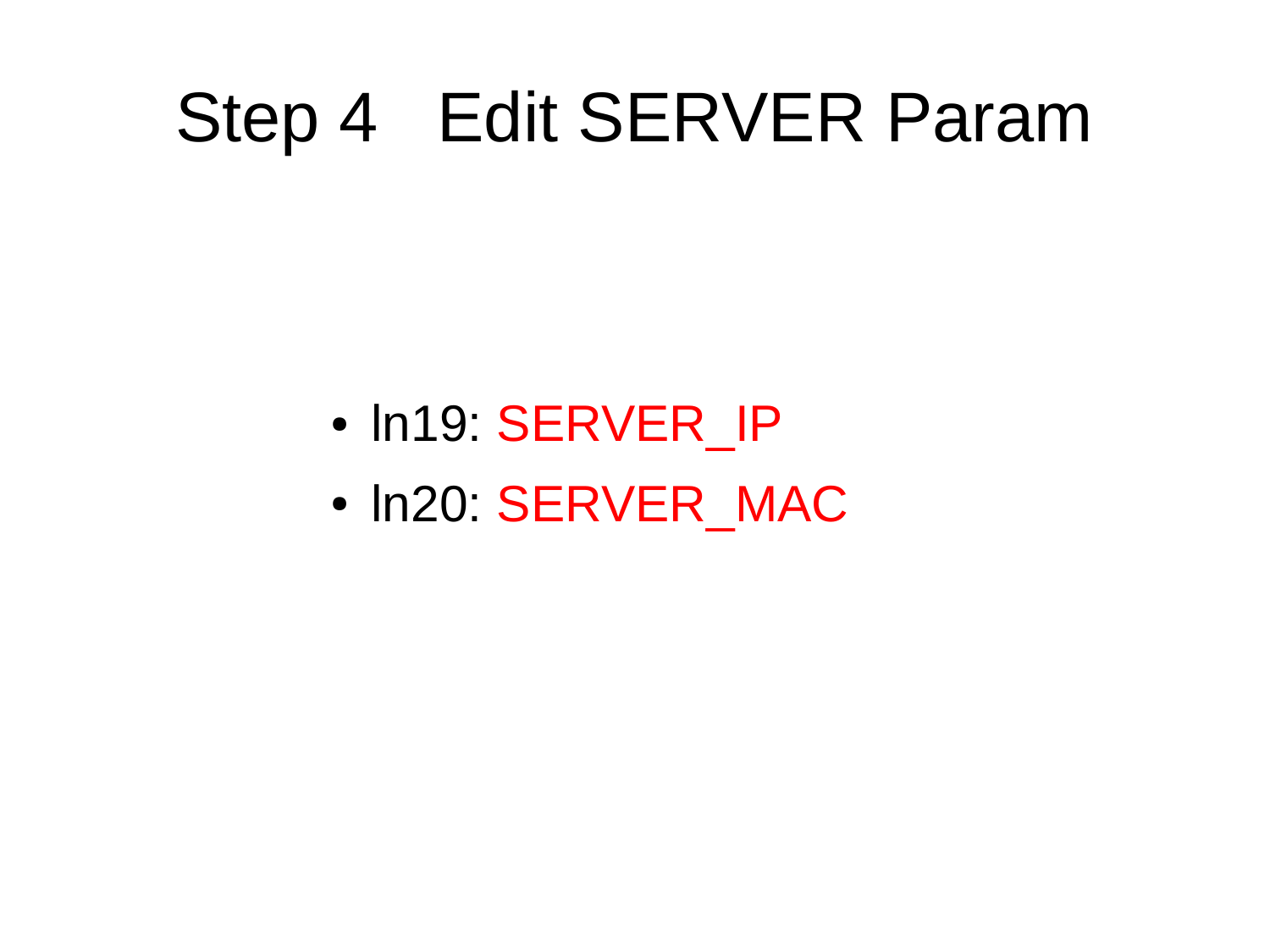#### Step 5 Edit Tap IP

• In27: IFACE\_bridge\_E\_IP (use Client's IP)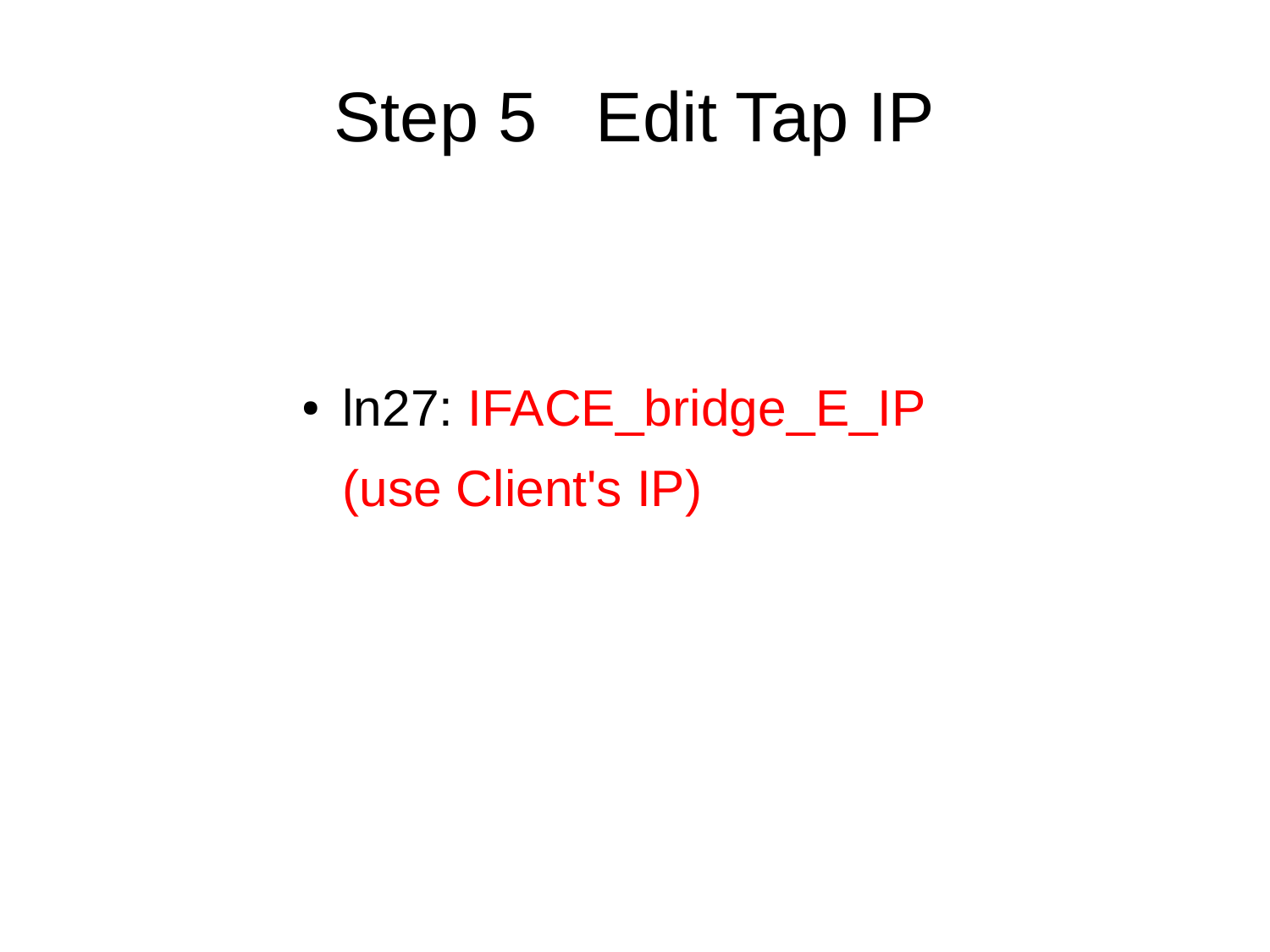### Step 6 Edit Client MAC

- In41: IFACE D MAC (use Client's MAC)
- :wq Save and quit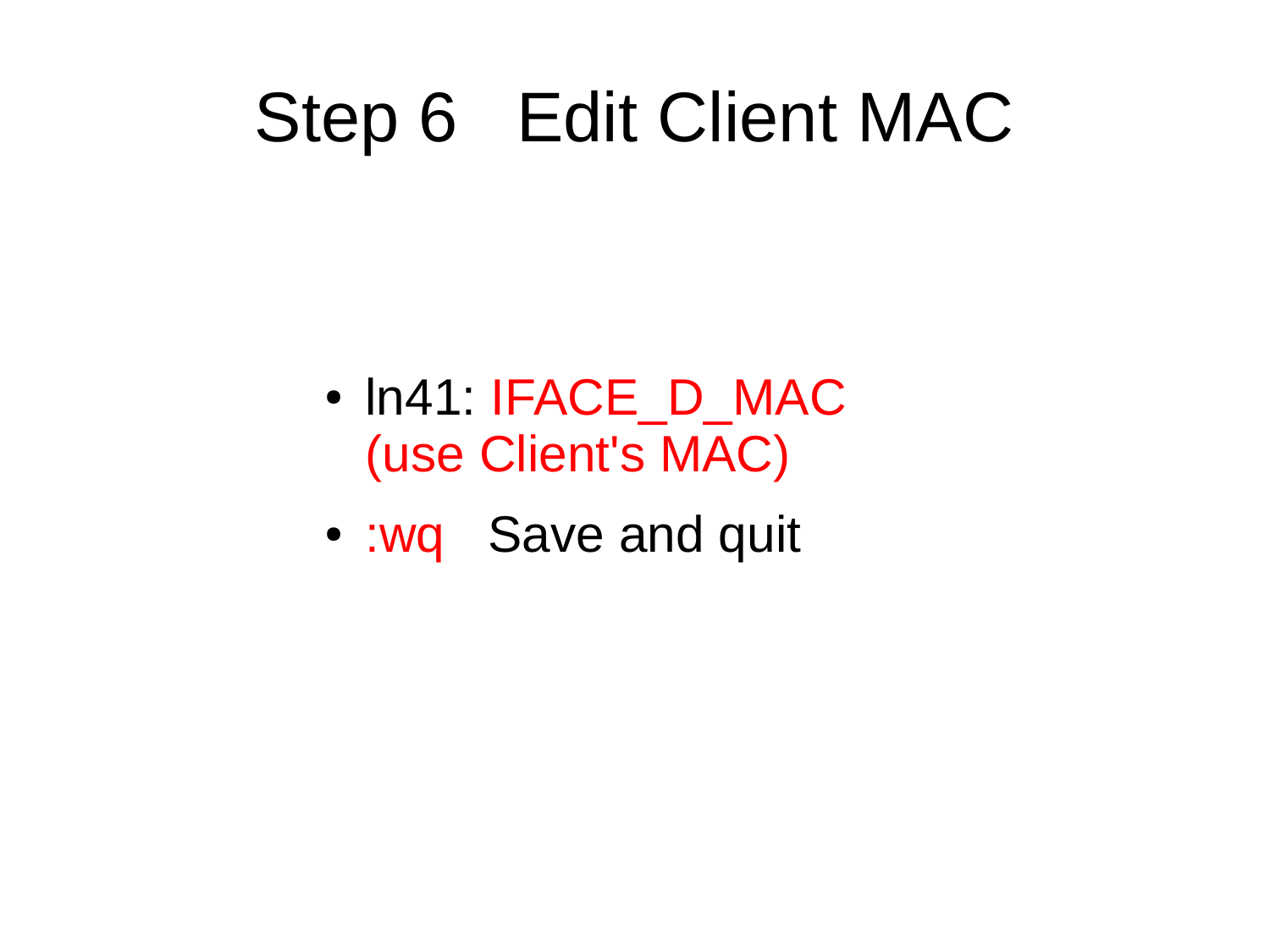## Step 7 Edit Switching Scripts

- cd ~/SwitchingScripts
- vim gec20 switch to wifi.py
- In36 wifi mac (use Client's MAC)
- vim gec20 switch to wimax.py
- In36: wimax mac (use Client's MAC)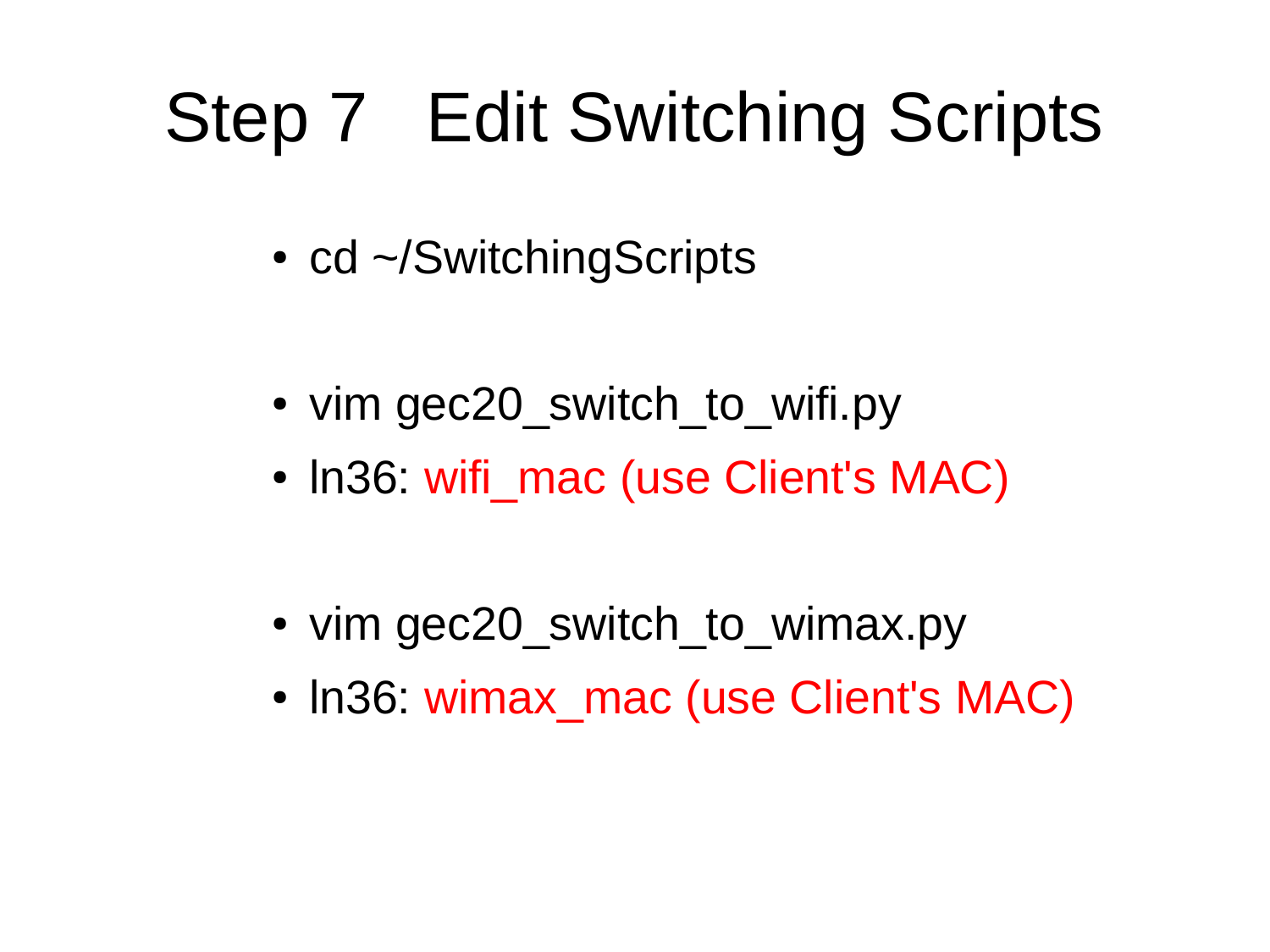#### Step 8 Execute Setup Script

- cd ~/StartupScripts
- ./gec20 setup.sh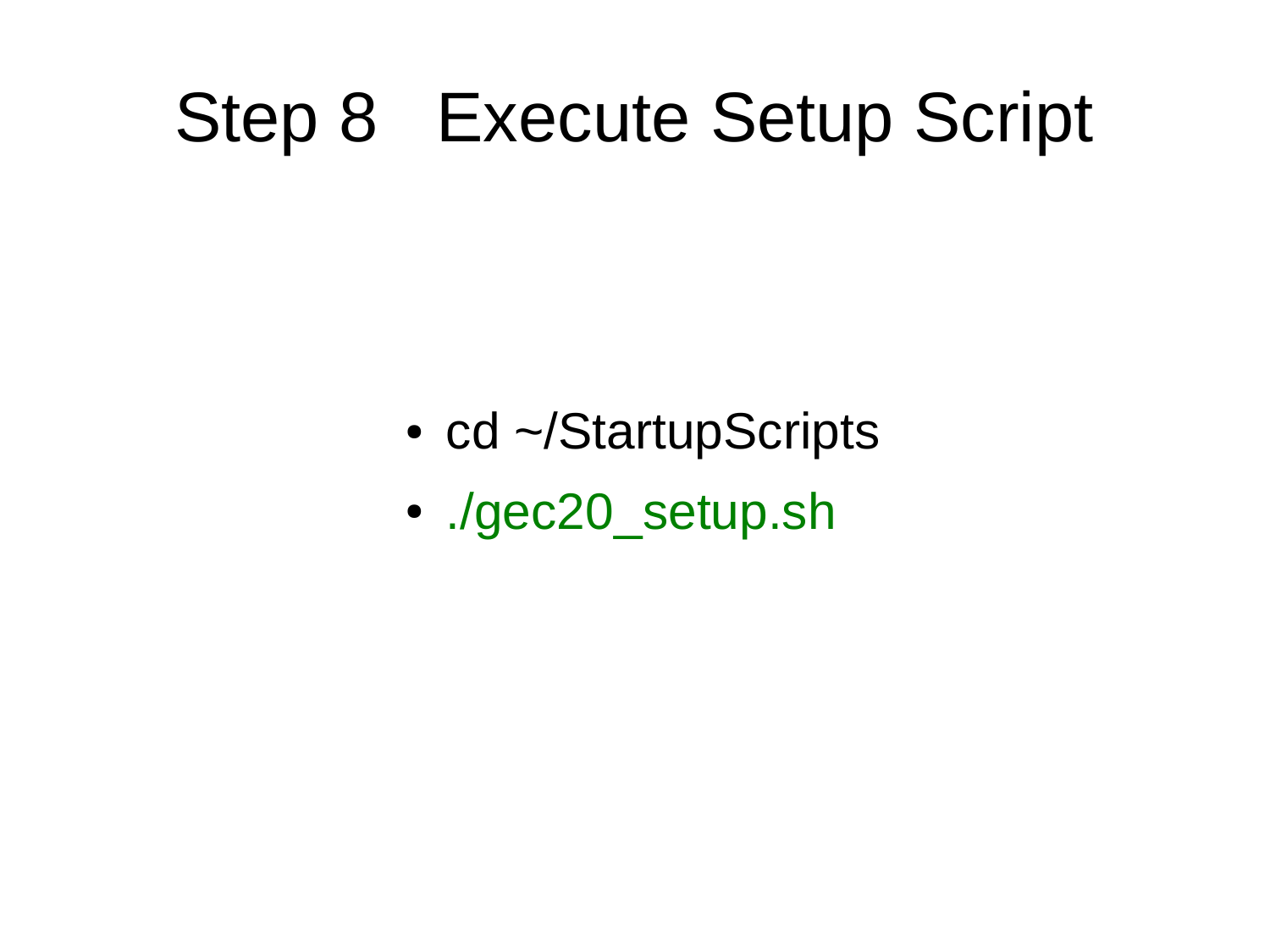## Step 9 Ping Test

- Open a new terminal
- ssh userid@console.grid.orbit-lab.org
- ssh root@nodeX-X (Client node ID)
- ping 10.41.105.105 (Server IP)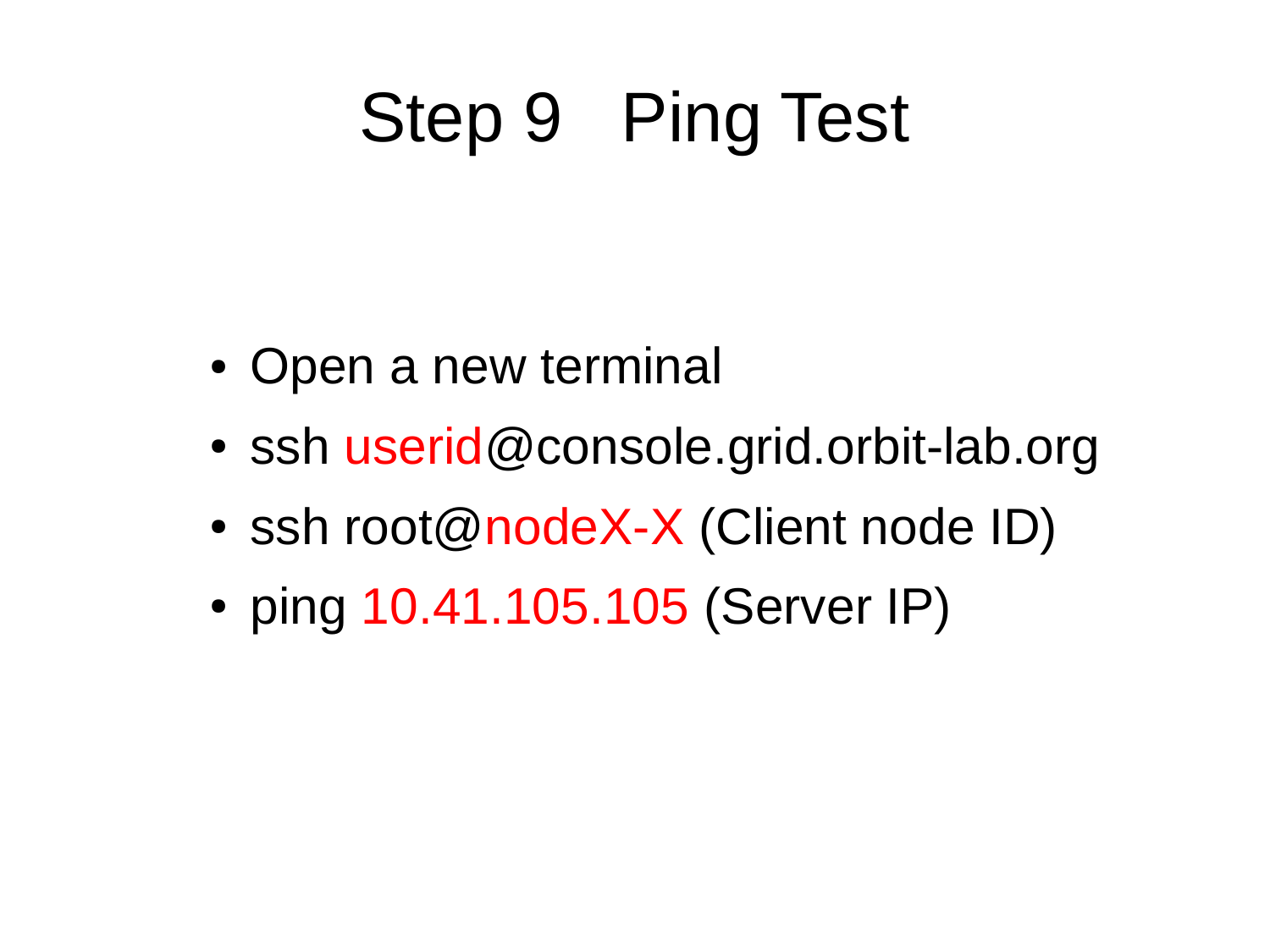## Step 10 Handoff Test

In your old client terminal Handoff to WiMAX

- cd ~/SwitchingScripts
- ./gec20 switch to wimax.sh

Switch back to Wi-Fi

• ./gec20 switch to wifi.sh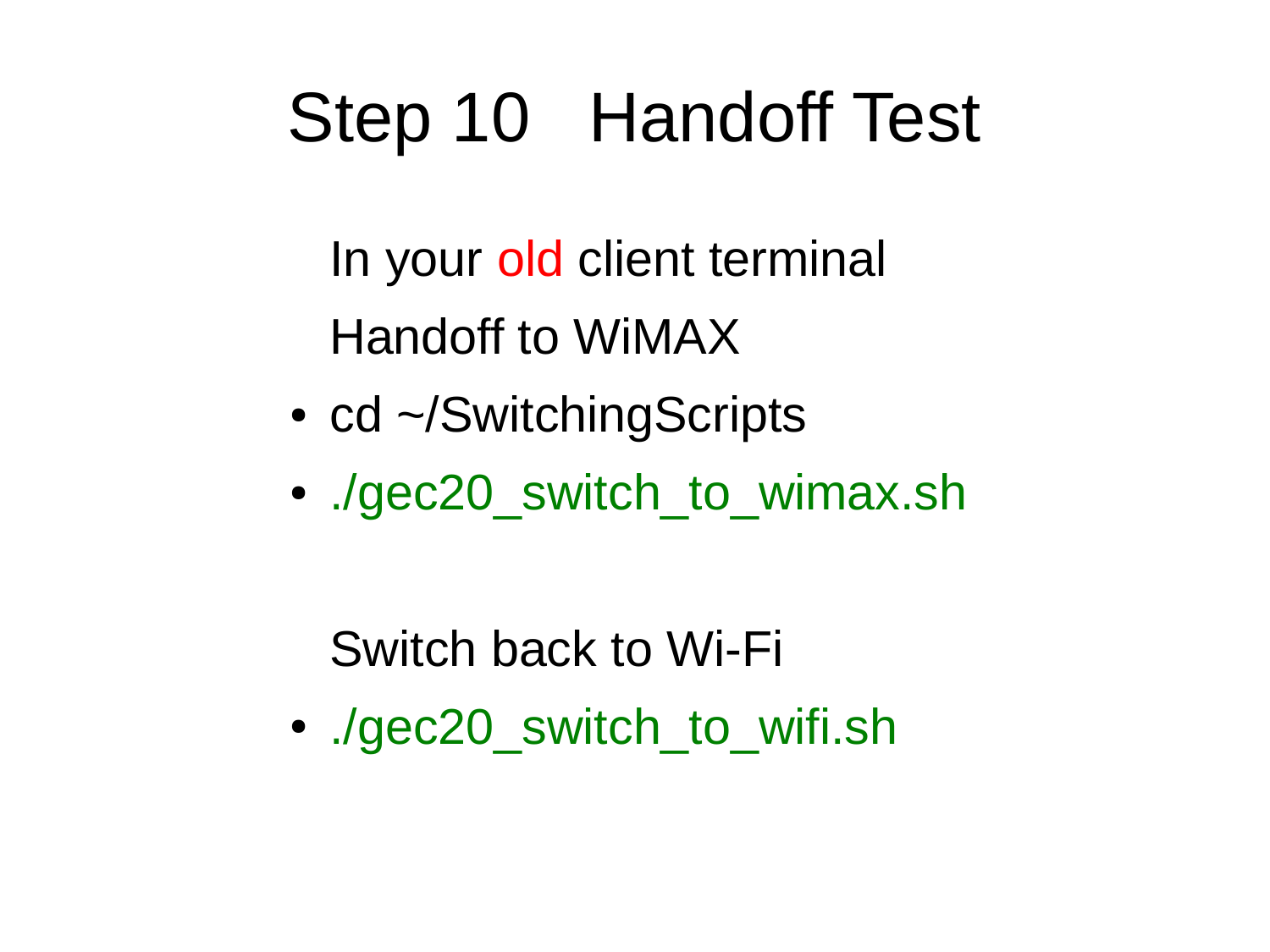#### Step 11 Observation

• Do you see any difference for ping?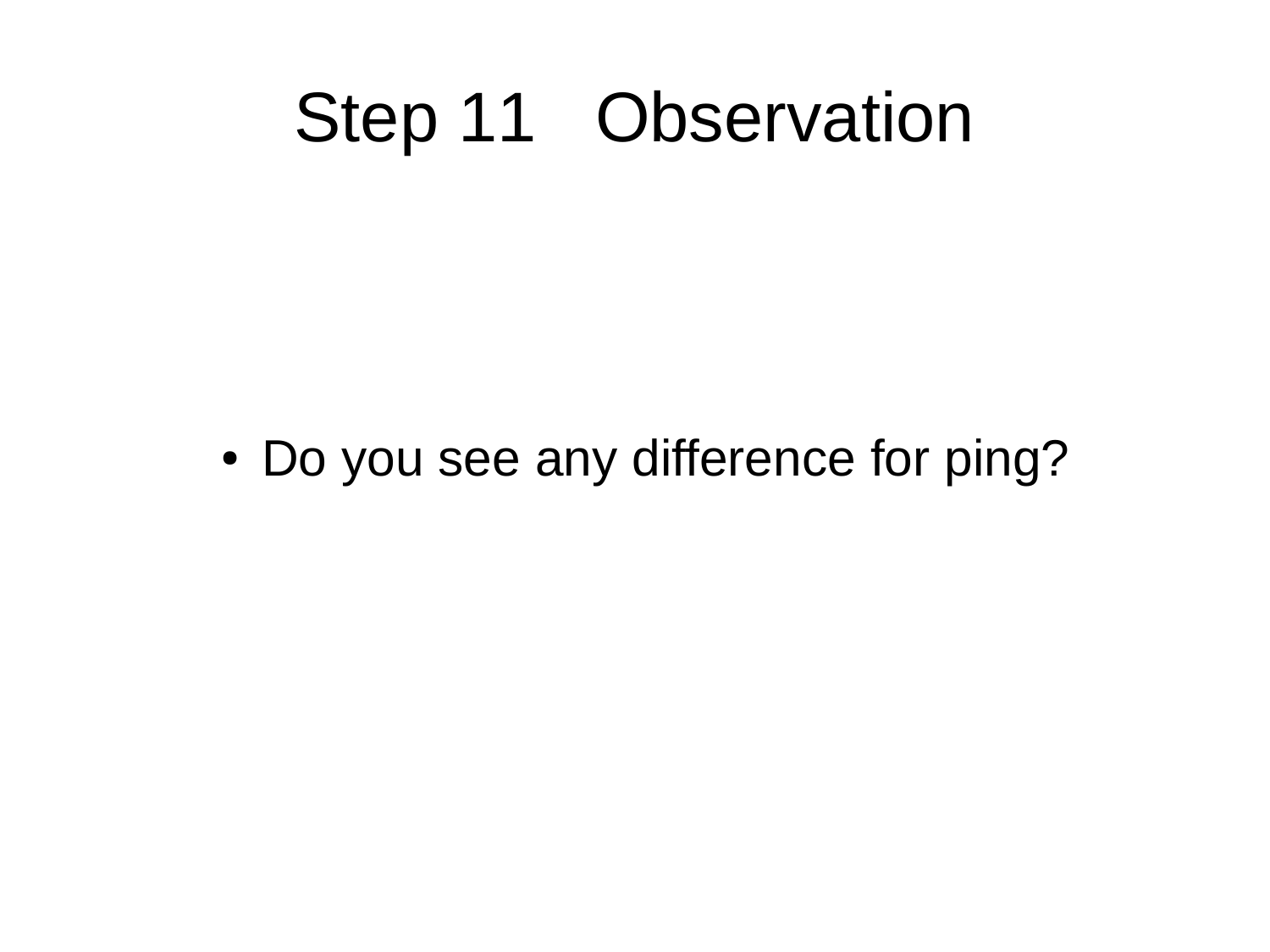### Step 12 Cleanup

Congratulations!

- cd ~/StartupScripts
- ./gec20\_teardown.sh